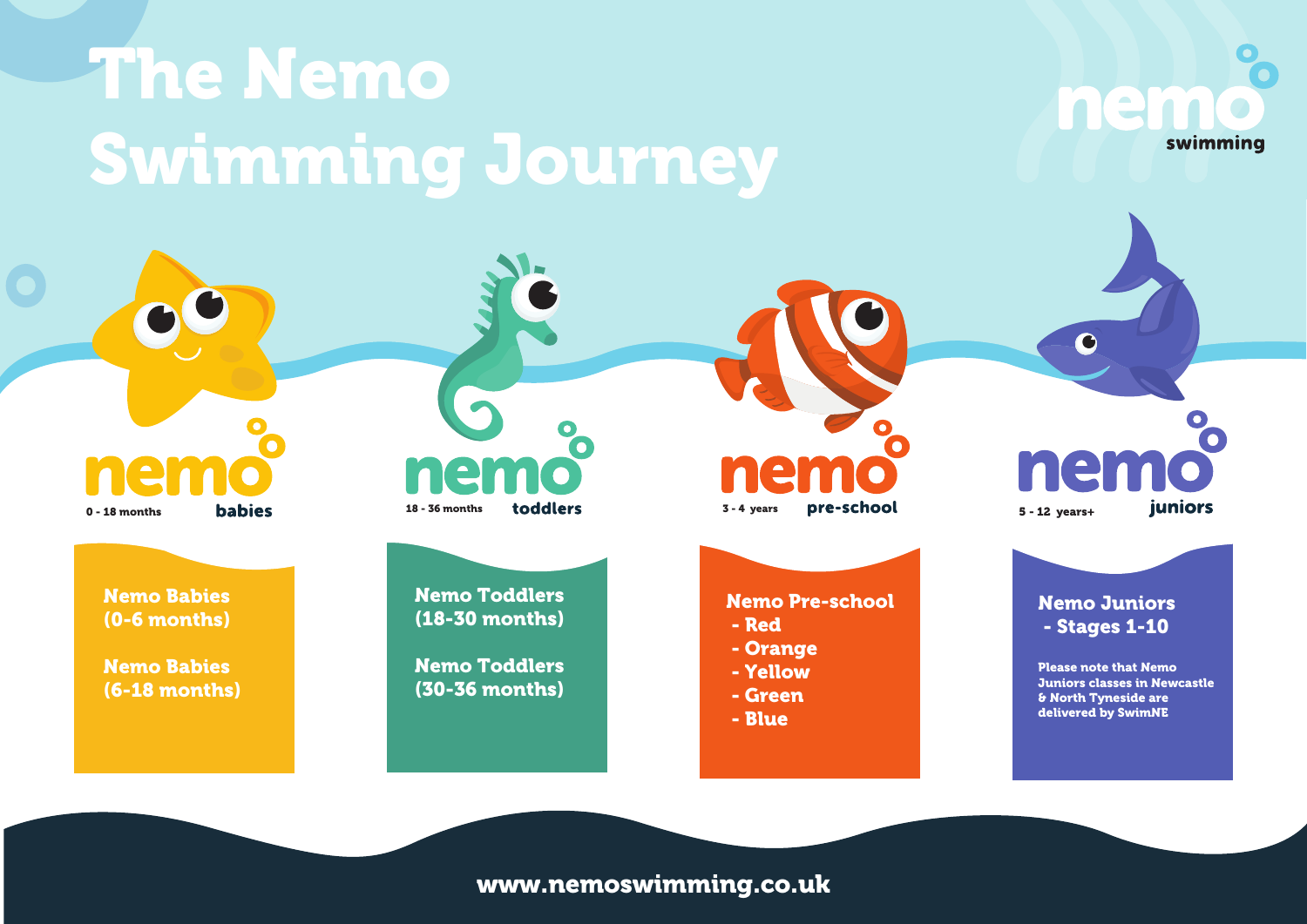## Nemo Babies (0-6 months) Nemo Babies (6-18 months)

#### 0-6 months

We know how precious those early months with your baby are, which is why this first step on our baby learn to swim programme is all about parent and baby bonding.

We also start to teach you and your little Nemo important water safety skills, and help to develop your baby's motor, balance and social skills. We build further on these skills as your baby moves through the Nemo Swimming Journey.

#### 6-9 months

We introduce different holds to bring your little Nemo into the water and work on 'holding on' skills an important water safety skill and the first step in learning how to climb out. We also start to introduce underwater swims.

#### 9-12 months

We continue to build on important water safety skills, and introduce more learn to swim equipment including toys to encourage your child to reach forwards and promote a nice flat body position that they will need later on in their learn to swim journey.

#### 12-15 months

We start using more floatation aids to help children to experience a fuller movement through the water. Swimmers will also learn to control their breathing and will master the skill of climbing out of the pool - really important for water safety.

### 15-18 months

This is the last step on the Nemo Babies chapter of our learn to swim programme. Your little Nemo will learn how to enter the pool on their own, and will be working on their balancing and coordination skills using the wobble board.

## www.nemoswimming.co.uk

Our fun and relaxing baby swimming classes offer a supportive environment for you to take your first paddles together, and to make magical memories that you can cherish forever.

## Nemo Babies

**babies** 

0 - 18 months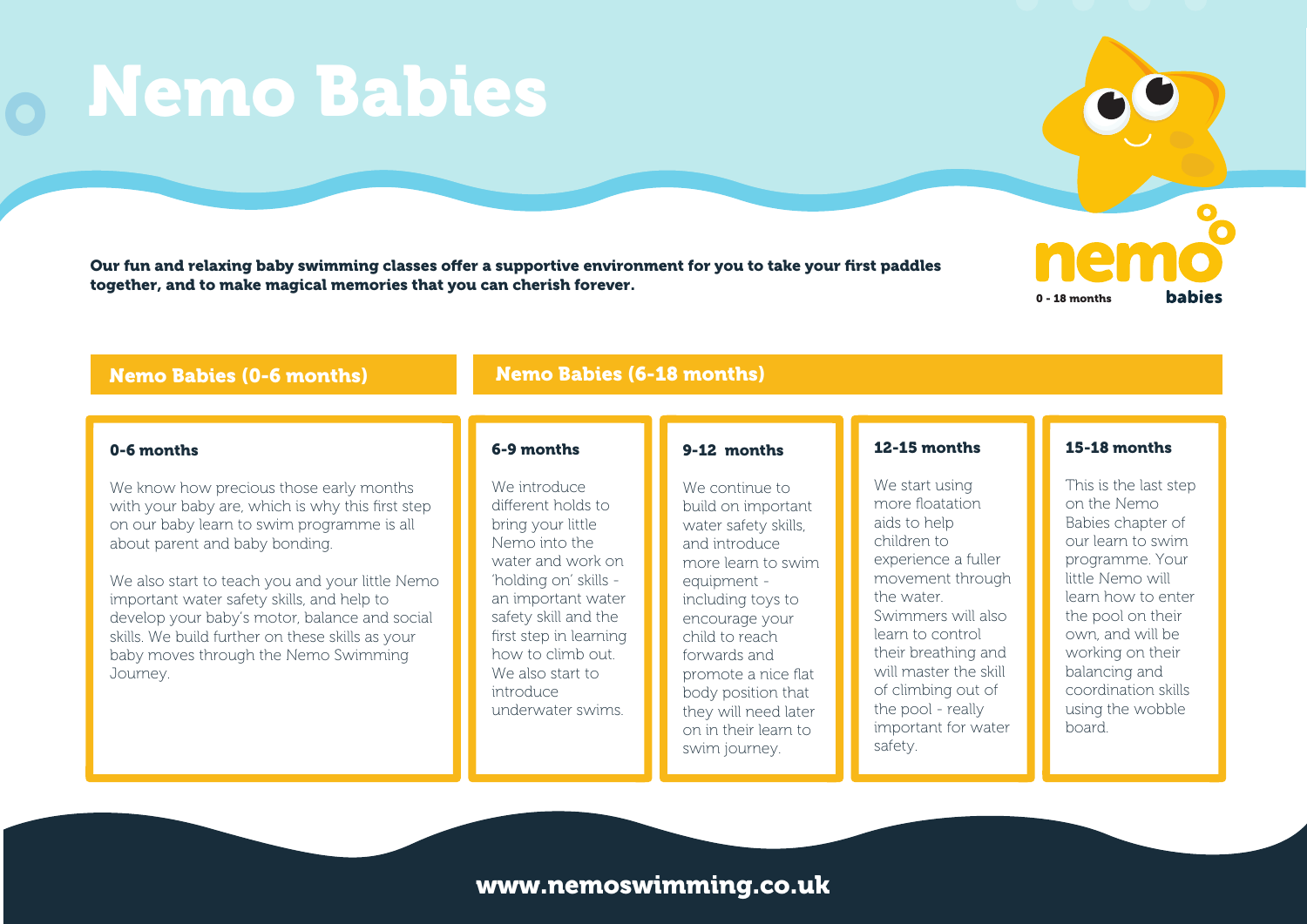## Nemo Toddlers

Designed to promote water safety and confidence, these toddler swimming classes help your child to transition from moving around the pool with your support to paddling independently.<br>
18 - 36 months



#### Nemo Toddlers (18-30 months)

#### 18-21 months

In your child's first term as a Nemo Toddler, we work on rotation, floatation and propulsion skills. We also also help your little Nemo, through the use of songs and games, to put together skills they have learned previously and repeat them.

### 21-24 months

Your toddler will learn some really important swimming and water safety skills. We'll also introduce arm movements, develop your child's balancing skills, and work on more complex circuits.

#### 24-27 months

Our instructors will help your toddler to become more confident and independent in the water. We'll practise jumping into the pool safely, work on their balancing skills, and develop their understanding of big and little leg kicks.

#### 27-30 months

We continue to develop your toddler's breath control, and use learn to swim aids to encourage them to adopt a more effective swimming position.

#### 30-33 months

At this age, your toddler will be spending more time moving around the pool without you and we will introduce some new and exciting swimming aids to help them swim independently. We also practise breathing, kicking and balancing skills.

#### 33-36 months

Nemo Toddlers (30-36 months)

Our focus at this age is preparing your child for Nemo Pre-school classes. We help them become more confident and comfortable following instructions from their swimming teacher. We also work on floatation and diving (rocket) skills.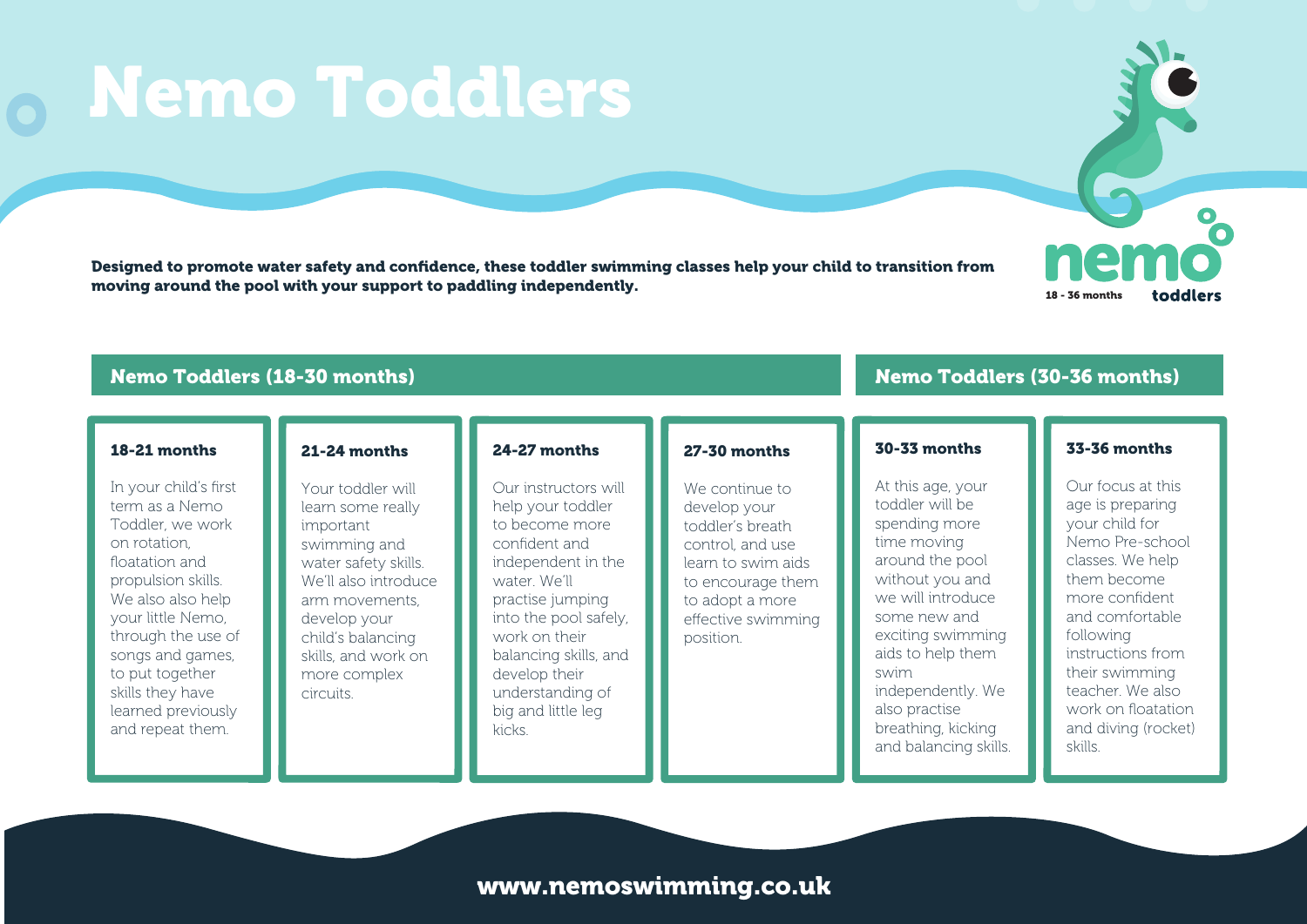# Nemo Pre-school

The perfect learning environment for pre-school children, these award-winning swimming classes are specifically designed to help build skills and confidence in the water.



#### Nemo Pre-school (3-4 years)

#### Red

In these classes, we help your child to build up their confidence swimming independently. We teach them how to jump in and move around the pool on their own. We also develop your child's acquatic breathing and floatation skills, as well as arm and leg movements.

#### **Orange**

Our Orange classes see your child start moving around the pool with fewer aids and support - a big and exciting step towards independent swimming. We also work on floatation and rotation skills, and help children master their breath control.

#### Yellow

Your child will start to swim on their front and their back for short distances without any support or aids. We do this mainly through the use of leg actions, and work to refine those actions as the basis for all good strokes. We also work on body shape and position, and build on rotation and jumping skills.

#### **Green**

Your child will now be swimming independently and with a recognised stroke. In these classes, they will learn how to use tuck rolls to rotate from their front to the back... and back again. We also practise submerging and reaching to pick up objects from the pool floor.

#### Blue

By this stage, your child can swim confidently on their front and their back, and are able to recognise different breathing techniques, arm strokes and leg actions. They also understand how to change parts of their body to manipulate balance and movement through the water.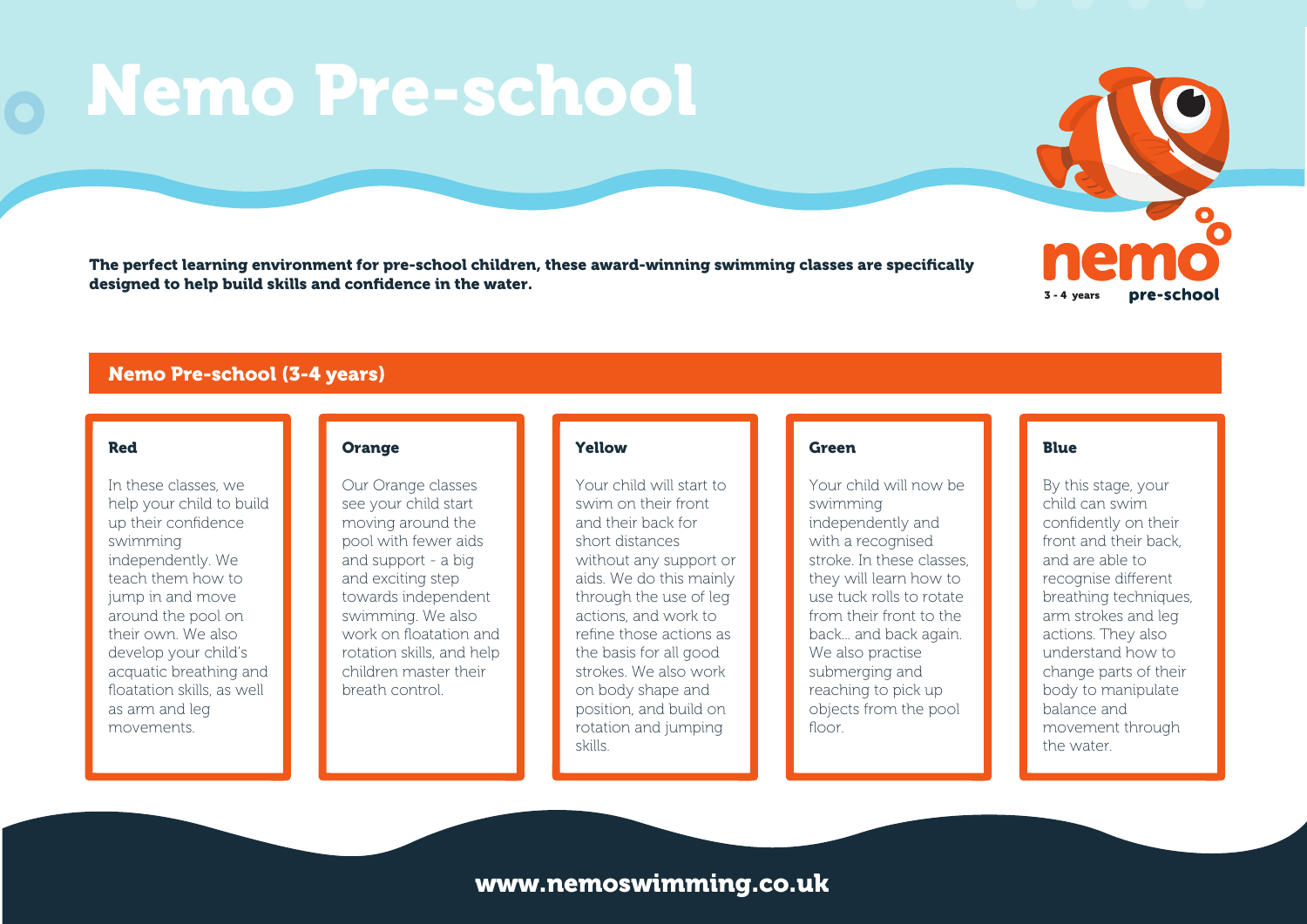## Nemo Juniors

From an introduction to the water to advanced aquatic skills, these classes cover stages 1-10 of the Swim England learn to swim pathway, and are offered to school-aged children. Please note that Nemo Juniors lessons in Newcastle & North Tyneside are delivered by SwimNE. 5 - 12 years+



### Nemo Juniors (5-12+ years)

#### Stage 1

By the end of stage 1, your child will be able to move confidently around the pool using aids with a flat body position. They will be confident putting their face in the water and be comfortable to try independent travel.

#### Stage 2

Once they complete stage 2, swimmers will be able to travel through the water unaided on their front and back using recognised leg kicks. They will be confident jumping into the pool, performing push and glides, and rotating. Swimmers will also be able to float in various positions without support or aids.

#### Stage 3

Stage 3 will see your child safely jumping in and submerging, swimming 10m on their front and back with overarm recovery and demonstrating a simple breathing pattern. Swimmers will be able to maintain a streamline body position through the water and pick up objects from the pool floor

#### Stage 4

Stage 4 is all about the legs! By the time they complete this stage, your child will be able to demonstrate correct technique for all four leg kicks - frontcrawl, backstroke, butterfly, and breaststoke. Swimmers will also be able to swim 15m and be able to perform a sculling action.

#### Stage 5

A strong focus is on water skills at this stage. Children will be able to do handstands, forward rolls, sculling, treading water and be able to signal for help by the time they are awarded their stage 5 badge. Swimmers will be able to coordinate their arm and leg actions to complete all four strokes to the required standard.